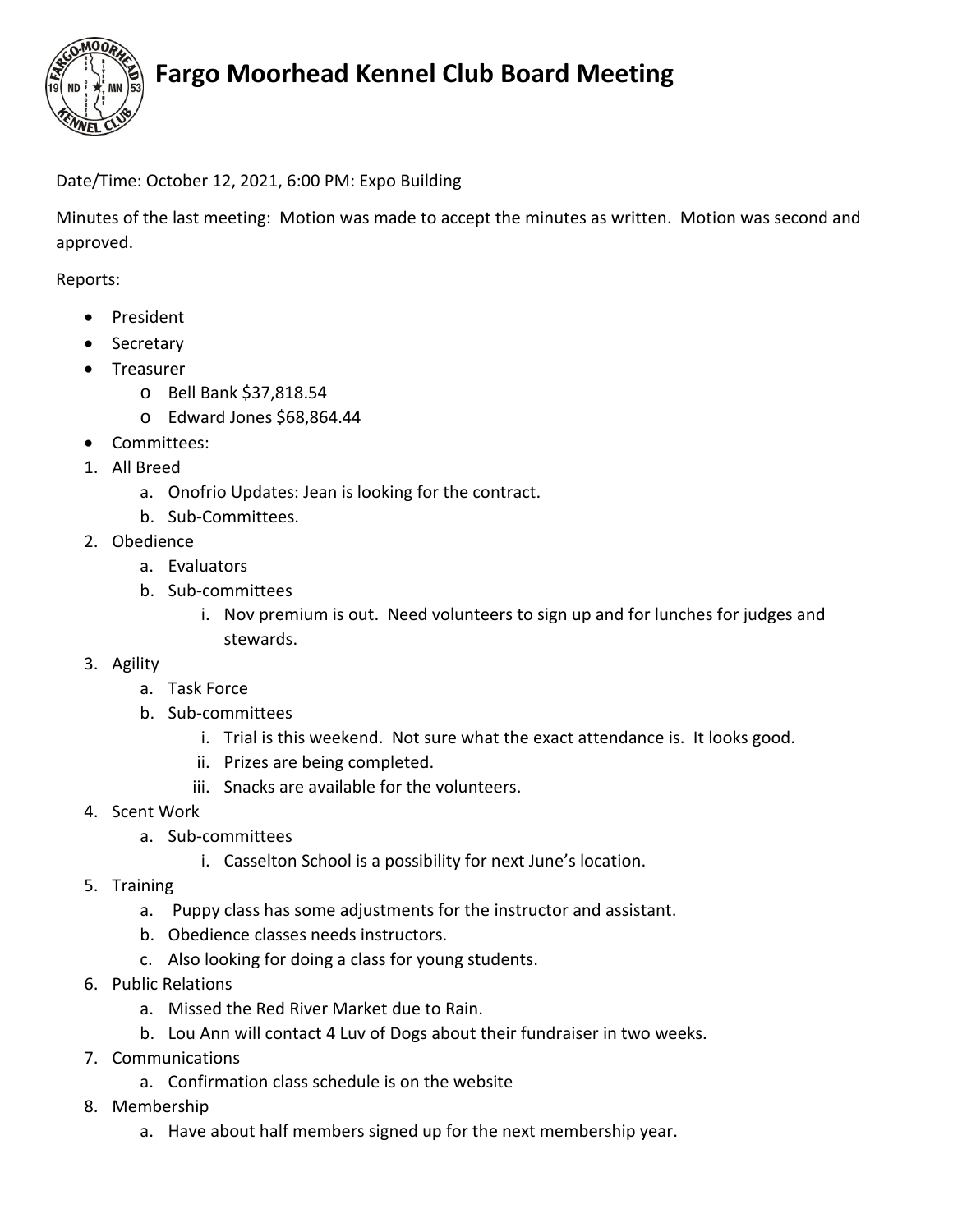

## **Fargo Moorhead Kennel Club Board Meeting**

- 9. Fair Liaison
	- a. Fair fixed the door.
	- b. Soap dispenser works but doesn't have the cover
- 10. Building Manager
	- a. Cleaning person is doing a great job. Not a fan of the scrubber.
	- b. Having trouble with mice.

## Unfinished Business:

- Update QuickBooks
	- o Slow process
- AKC Member update
	- o Officially elected as AKC members

#### New Business:

- Treasurer Audit
	- o Meet at next meeting
- Celebration Committee
	- o Next June will be our 65<sup>th</sup> year.
	- o Need to create a committee for the celebration
- Storage important paperwork
	- o Jean reviewed what paperwork is in the safe. Also need to get our policies and meeting minutes on the website.
- Meeting with Fair
	- o July Fair would like us to do demos for the July fair.
	- o All Breed in Scholander. Committee is meeting tonight to discuss this topic.
	- o Gate Fair is trying to find someone to open and close the gate. We will still need to be closing the gate at the end of the classes.
	- o The building has been leaking. Fair is needing to fix the roof. Some of the buildings north of Expo will be removed.

Next Meeting: November 9, 2021, 6:00 PM Expo Building. Accounting audit at 5 pm.

Adjournment at 7 pm

Respectfully submitted,

Kathy Faeth, FMKC Secretary

Attendance:

Jean Weisman, Kathy Faeth, Lou Ann Honek, Nikki Dauk-Homes, Julie Hulne, Claire Smith, Bonnie Jangula, Sue Thompson, Sarah Franson